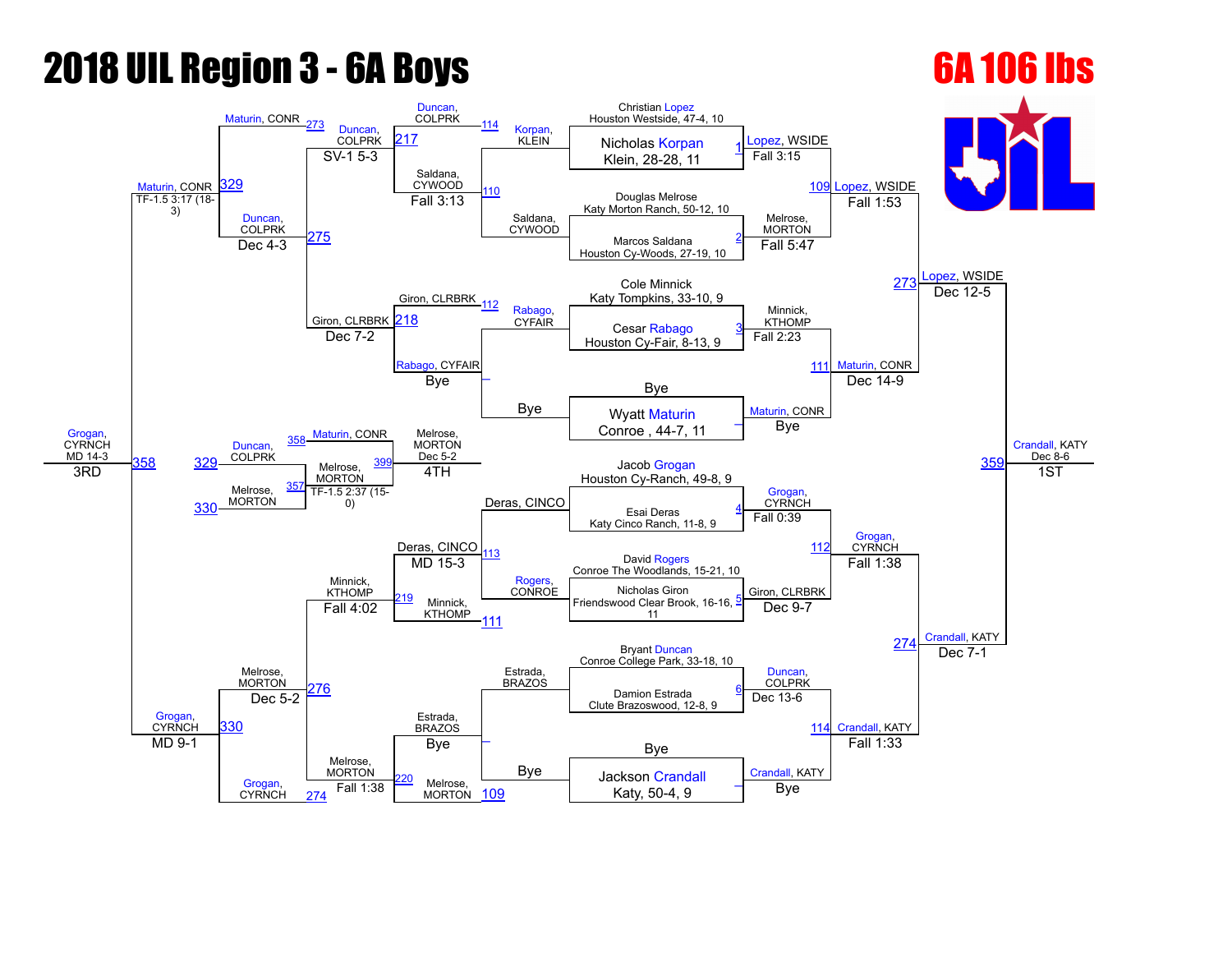## **2018 UIL Region 3 - 6A Boys 6A 113 lbs**

## [Le,](javascript:viewProfile(1103596096)) STRAKE Dec 6-4 [Holland,](javascript:viewProfile(1035512009)) KATY [Calderon,](javascript:viewProfile(4227071)) CYFLLS <sup>[277](javascript:openBoutSheet(17,)</sup> Pelayo, **WSIDE** Pelayo, WSIDE [121](javascript:openBoutSheet(15,) Feng, CLRLKE Isaih [Calderon](javascript:viewProfile(4227071)) Houston Cy-Falls, 42-2, 11 [Calderon,](javascript:viewProfile(4227071)) **CYFLLS** [Calderon,](javascript:viewProfile(4227071)) **CYFLLS** [Wing,](javascript:viewProfile(921312096)) MAYDE Camacho, **CYRNCH** Dec  $6-0$ [331](javascript:openBoutSheet(25,)  $21$ Justin Feng Houston Clear Lake, 19-17, 11 [7](javascript:openBoutSheet(1,) Fall 4:54 **/ences, KLNOAK** [116](javascript:openBoutSheet(10,) [Vences](javascript:viewProfile(1454102009)), KLNOAK Fall 4:58 Daniel Vences [115](javascript:openBoutSheet(9,) MD 11-2 **MD** 11-2 **Rail 2:30 CONFIDENT EXECUTE:** [Holland](javascript:viewProfile(1035512009)), KATY [279](javascript:openBoutSheet(23,) Fall 2:30 [Le](javascript:viewProfile(1103596096)), STRAKE Fall 1:21 Thomas [Le](javascript:viewProfile(1103596096)) Houston Strake Jesuit, 37-7, 12 [8](javascript:openBoutSheet(2,) Fall 1:33 [Holland](javascript:viewProfile(1035512009)), KATY Fall 0:32 Daniel [Contreras](javascript:viewProfile(35331009)) [277](javascript:openBoutSheet(17,) Conroe College Park, 31-15, 11 [Holland](javascript:viewProfile(1035512009)), KATY [119](javascript:openBoutSheet(13,) [Contreras](javascript:viewProfile(35331009)),<br>COLPRK [Wing](javascript:viewProfile(921312096)), MAYDE Dec 5-1 פפ Garrett [Wing](javascript:viewProfile(921312096)) Katy Mayde Creek, 44-10, 11 [9](javascript:openBoutSheet(3,) MD 9-1 [Contreras](javascript:viewProfile(35331009)), COLPRK [118](javascript:openBoutSheet(12,) Reyna, BRAZOS Fall 4:25 [117](javascript:openBoutSheet(11,) [Wing,](javascript:viewProfile(921312096)) MAYDE Ariah [George](javascript:viewProfile(1010194009)) Houston Cy-Fair, 18-24, 9 [Holland](javascript:viewProfile(1035512009)), KATY Dec 10-4 [George](javascript:viewProfile(1010194009)), CYFAIR  $MD<sub>9-0</sub>$ [362](javascript:openBoutSheet(29,) Nathanael Reyna Clute Brazoswood, 21-11, 10 [10](javascript:openBoutSheet(4,) [Calderon,](javascript:viewProfile(4227071)) CYFLLS [361](javascript:openBoutSheet(28,)<sup>-[Holland](javascript:viewProfile(1035512009))</sup>, KATT Holland, KATY **RULE** [White](javascript:viewProfile(1892890096)), KINGWD Dec 12-10 [331](javascript:openBoutSheet(25,) CYFLLS [Calderon,](javascript:viewProfile(4227071)) **CYFLLS Luke [Holland](javascript:viewProfile(1035512009))**  $\overline{R}$  3RD  $\overline{R}$   $\overline{R}$   $\overline{R}$   $\overline{R}$   $\overline{R}$   $\overline{R}$   $\overline{R}$   $\overline{R}$   $\overline{R}$   $\overline{R}$   $\overline{R}$   $\overline{R}$   $\overline{R}$   $\overline{R}$   $\overline{R}$   $\overline{R}$   $\overline{R}$   $\overline{R}$   $\overline{R}$   $\overline{R}$   $\overline{R}$   $\overline{R}$   $\overline{R}$  Maban, **OAKRID** [360](javascript:openBoutSheet(27,) 4TH [Holland,](javascript:viewProfile(1035512009)) KATY Camacho, **CYRNCH** 1ST [332](javascript:openBoutSheet(26,) Dec 6-5 Micah [White](javascript:viewProfile(1892890096)) Humble Kingwood, 31-15, 9 [11](javascript:openBoutSheet(5,) [Le](javascript:viewProfile(1103596096)), STRAKE [White,](javascript:viewProfile(1892890096)) KINGWD<br>MD 11-2 Aure, FRIEND MD 16-5 [119](javascript:openBoutSheet(13,) [Le](javascript:viewProfile(1103596096)), STRAKE [White,](javascript:viewProfile(1892890096)) KINGWD Zachery Aure Friendswood, 10-9, 10 Camacho, **CYRNCH** Dec 7-3 Camacho, **CYRNCH** [George](javascript:viewProfile(1010194009)) **CYFAIR** Jude Camacho Houston Cy-Ranch, 41-6, 9 [12](javascript:openBoutSheet(6,) Fall 1:27 [117](javascript:openBoutSheet(11,) Fall 5:57 [278](javascript:openBoutSheet(20,) Santiago, CINCC Rendy Pelayo Houston Westside, 27-19, 10 [280](javascript:openBoutSheet(24,) [Blanchard](javascript:viewProfile(1291738096)),<br>CYWOOD Pelayo, WSIDE Fall 5:52 Ian [Blanchard](javascript:viewProfile(1291738096)) Houston Cy-Woods, 23-24, 10 [13](javascript:openBoutSheet(7,) [332](javascript:openBoutSheet(26,) Fall 2:35 [122](javascript:openBoutSheet(16,) Santiago, CINCO Dec 12-7 [121](javascript:openBoutSheet(15,) Maban, OAKRID Kenn Santiago Katy Cinco Ranch, 29-18, 10 Fall 2:00 Maban, OAKRID [278](javascript:openBoutSheet(20,) [Le,](javascript:viewProfile(1103596096)) STRAKE Dec 4-3 Maban, OAKRID TF-1.5 4:00 (17-0) [224](javascript:openBoutSheet(22,) [Le,](javascript:viewProfile(1103596096)) STRAKE 115 Kynnyth Maban Fall 1:38  $\begin{array}{|c|c|c|c|c|}\n\hline\n\text{Eql (a) Is a triangle, 133} & \text{Eql (b) Is a triangle, 134, 144} \\
\hline\n\text{Eql (c) Is a triangle, 134, 144} & \text{Eql (c) Is a triangle, 134, 144} \\
\hline\n\text{Eql (d) Is a triangle, 134, 144} & \text{Eql (e) Is a triangle, 134, 144} \\
\hline\n\text{Eql (e) Is a triangle, 134, 144} & \text{Eql (f) Is a triangle, 134, 14$ [14](javascript:openBoutSheet(8,)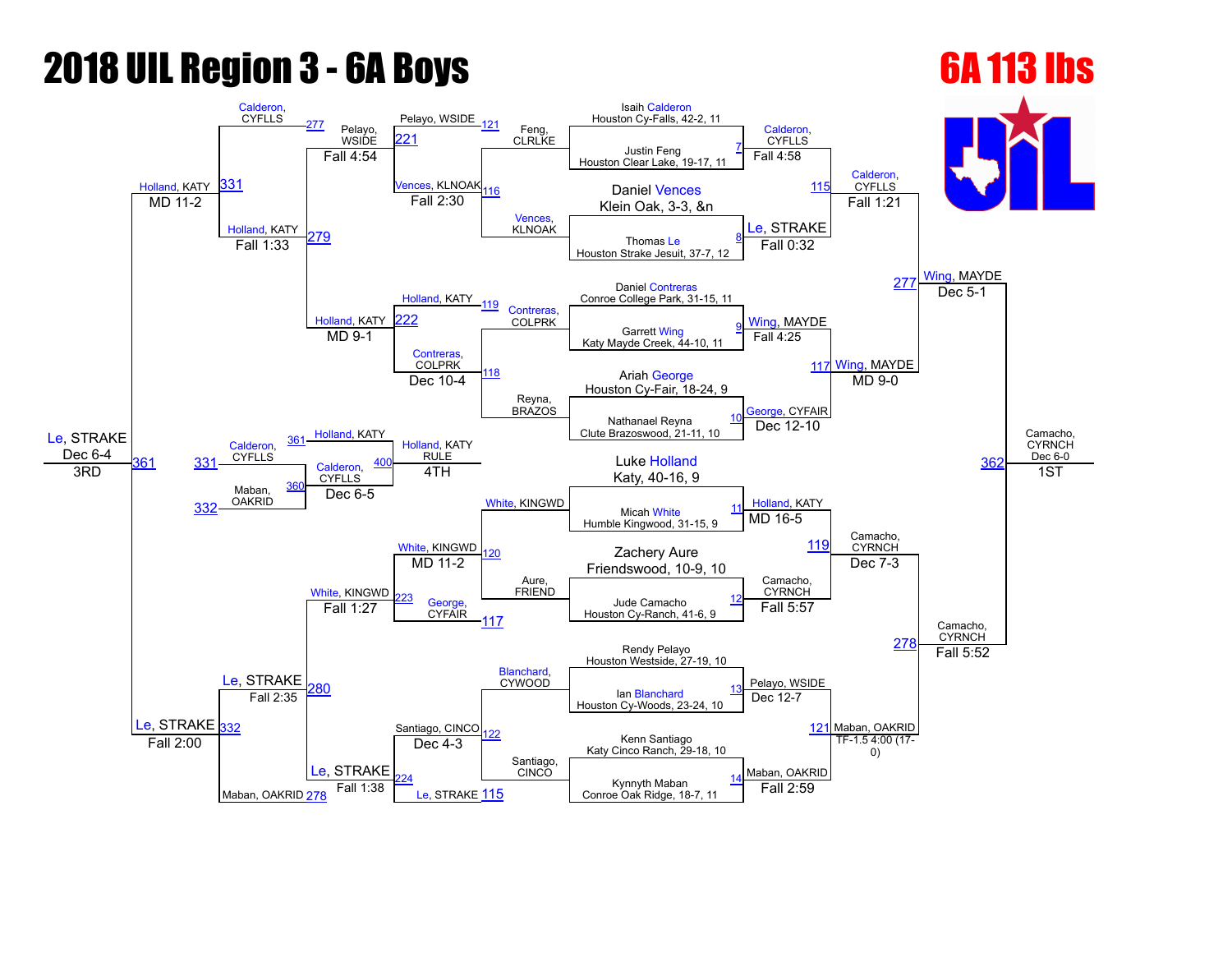# **2018 UIL Region 3 - 6A Boys 6A 120 lbs**

## Azbill, CINCO  $MD$  11-0 [Sliman](javascript:viewProfile(47353076)), KATY [Sliman](javascript:viewProfile(47353076)), KATY [281](javascript:openBoutSheet(17,) Tinajero, **KLEIN** Tinajero, KLEIN [129](javascript:openBoutSheet(15,) [Aceves](javascript:viewProfile(777228096)), **COLPRK** Daniel Hernandez-Mendo Houston Westside, 41-3, 11 [Hernandez,](javascript:viewProfile(2096140009)) **WSIDE** [Hernandez](javascript:viewProfile(2096140009))-. **WSIDE** Hernandez-, **WSIDE** Hernandez-, WSIDE  $MD 8-0$ [333](javascript:openBoutSheet(25,) 25 Leo [Aceves](javascript:viewProfile(777228096)) Conroe College Park, 26-9, &n [15](javascript:openBoutSheet(1,) Fall 1:51 **[Aceves](javascript:viewProfile(777228096))** COLPRK [124](javascript:openBoutSheet(10,) [Aguirre](javascript:viewProfile(537050096)), CYRDGE Fall 3:07 [123](javascript:openBoutSheet(9,) Michael [Aguirre](javascript:viewProfile(537050096)) Dec 4-2 Dec 8-5 Dec 8-5 Michael Aguirre<br>Houston Cy-Ridge, 27-21, 10 Tinajero, KLEIN [283](javascript:openBoutSheet(23,) Dec  $8-5$ Azbill, CINCO MD 15-4 Richie Azbill Katy Cinco Ranch, 49-12, 11 [16](javascript:openBoutSheet(2,) Fall 2:01 [DeLaCruz](javascript:viewProfile(2198123)), **ATASCO** Fall 2:48 Matthew [Lopez](javascript:viewProfile(521244096)) [281](javascript:openBoutSheet(17,) Houston Jersey Village, 17-10, 12 [DeLaCruz](javascript:viewProfile(2198123)), ATASCO [127](javascript:openBoutSheet(13,) [Lopez](javascript:viewProfile(521244096)),<br>JERSEY JERSEY [Sliman](javascript:viewProfile(47353076)), KATY [226](javascript:openBoutSheet(19,) Tyler [Sliman](javascript:viewProfile(47353076)) TF-1.5 6:00 (19-4) Katy, 31-16, 10 <u>AIASCO 220</u> JERSEY Tyler Sliman [17](javascript:openBoutSheet(3,)<br>Dec 19-15 **Dec 19-15** Raty 31-16 10 [Lopez,](javascript:viewProfile(521244096)) JERSEY [126](javascript:openBoutSheet(12,) Gilbert, BRAZOS Dec 14-7 [125](javascript:openBoutSheet(11,) [Sliman](javascript:viewProfile(47353076)), KATY Jeremiah Gilbert Clute Brazoswood, 9-13, 9 [Sliman,](javascript:viewProfile(47353076)) KATY TF-1.5 3:46 (17-1) [Kimes](javascript:viewProfile(1713964096)), KINGWD Dec 6-3 36 Jackson [Kimes](javascript:viewProfile(1713964096)) Humble Kingwood, 38-13, 11 [18](javascript:openBoutSheet(4,) Tinajero, KLEIN [364](javascript:openBoutSheet(28,) [Luna](javascript:viewProfile(39172076)), MORTON MD 11-1 Smith, CYWOOD Dec 8-2 <u>[364](javascript:openBoutSheet(28,) [333](javascript:openBoutSheet(25,) KLEIN [Luna](javascript:viewProfile(39172076)), </u> **MORTON Tyler [Luna](javascript:viewProfile(39172076))** Katy Morton Ranch, 40-9, 11 3RD [Luna](javascript:viewProfile(39172076)), **MORTON** [363](javascript:openBoutSheet(27,) 4TH [Luna](javascript:viewProfile(39172076)), MORTON [Luna,](javascript:viewProfile(39172076)) MORTON 1ST [334](javascript:openBoutSheet(26,) Fall 1:32 Jordan Smith Houston Cy-Woods, 1-2, 10 [19](javascript:openBoutSheet(5,) Azbill, CINCO Smith, CYWOOD [Briand](javascript:viewProfile(1537669096)), **CLRBRK** Fall 1:19 [127](javascript:openBoutSheet(13,) Azbill, CINCO [Kimes,](javascript:viewProfile(1713964096)) KINGWD Roman [DeLaCruz](javascript:viewProfile(2198123)) Humble Atascocita, 21-9, 9 Fall 0:10 [DeLaCruz,](javascript:viewProfile(2198123)) **ATASCO** Dec 13-8 [Hernandez,](javascript:viewProfile(592335096)) **CYRNCH** 27 Kimes KINGWD Jacob [Briand](javascript:viewProfile(1537669096)) Friendswood Clear Brook, 22-15, 12 [20](javascript:openBoutSheet(6,) Fall 4:05 [125](javascript:openBoutSheet(11,) MD 21-10 [282](javascript:openBoutSheet(20,) [Pham,](javascript:viewProfile(1395715009)) **STRAKE** Uriah Tinajero Klein, 29-18, 12 [284](javascript:openBoutSheet(24,) Jarvis, FRIEND<br>Bowdy Jarvis 21 Tinajero, KLEIN Fall 5:18 Friendswood, 12-13, 10 [21](javascript:openBoutSheet(7,) [334](javascript:openBoutSheet(26,)  $MD$  9-0 [130](javascript:openBoutSheet(16,) [Pham](javascript:viewProfile(1395715009)), STRAKE Fall 0:56  $129$ [Hernandez,](javascript:viewProfile(592335096)) CYRNCH Derek [Pham](javascript:viewProfile(1395715009)) Houston Strake Jesuit, 26-15, 10 Dec  $4-0$ [Luna,](javascript:viewProfile(39172076)) **MORTON** Azbill, CINCO Fall 2:01 [Hernandez,](javascript:viewProfile(592335096)) **CYRNCH** MD 10-2 [228](javascript:openBoutSheet(22,) Azbill, CINCO<sub>123</sub> Austin [Hernandez](javascript:viewProfile(592335096)) Fall 2:19 **Absolut Circuit Circuit Cyres** Austin Hernandez<br>Houston Cy-Ranch, 47-6, 12 MD 17-3 [22](javascript:openBoutSheet(8,) [282](javascript:openBoutSheet(20,)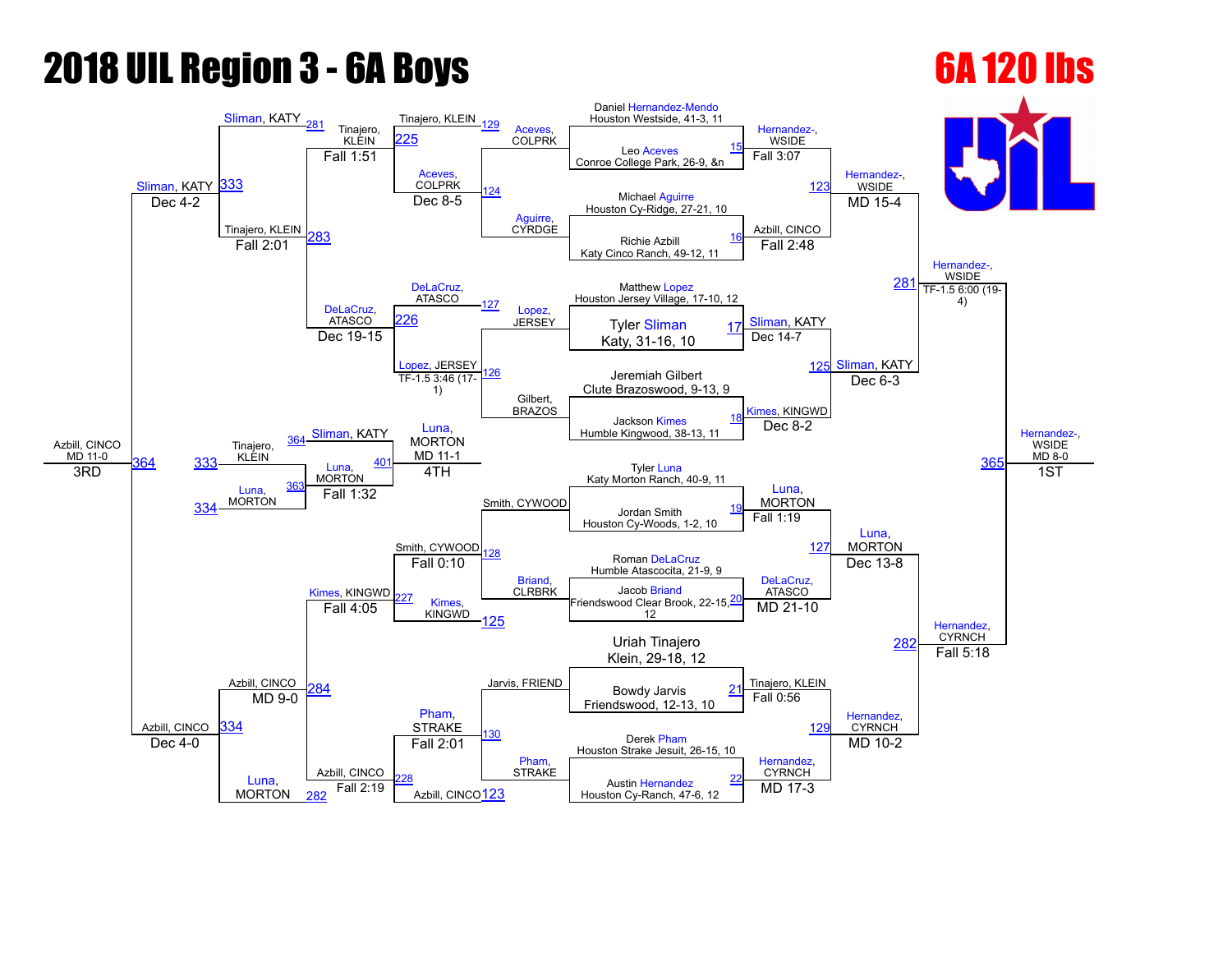# **2018 UIL Region 3 - 6A Boys 6A 126 lbs**

## [Diaz](javascript:viewProfile(1531665096)), KATY Dec 7-3 [Diaz,](javascript:viewProfile(1531665096)) KATY [Diaz,](javascript:viewProfile(1531665096)) KATY [285](javascript:openBoutSheet(17,) Perez, CYSPRG Perez, CYSPRG [137](javascript:openBoutSheet(15,) Edwards, STRAKE Joseph [Segura](javascript:viewProfile(1438676009)) League City Clear Falls, 46-0, 12 [Segura](javascript:viewProfile(1438676009)), CLRFLS [Segura,](javascript:viewProfile(1438676009)) CLRFLS egura, CLRFLS [Segura](javascript:viewProfile(1438676009)), CLRFLS Dec 9-2 [335](javascript:openBoutSheet(25,) [229](javascript:openBoutSheet(18,) Thomas Edwards Houston Strake Jesuit, 24-19, 12 [23](javascript:openBoutSheet(1,) Fall 0:32 [Esparza](javascript:viewProfile(790859096)), KLEIN [Esparza,](javascript:viewProfile(790859096)) KLEIN Fall 2:30 [131](javascript:openBoutSheet(9,) Michael [Castaneda](javascript:viewProfile(618842096)) SV-1 0-0 **Example 21 CRIP CRY** Extending Michael Castaneda<br>Houston Langham Crk, 39-10, 11 Perez, CYSPRG [287](javascript:openBoutSheet(23,) Fall 2:49 [Castaneda](javascript:viewProfile(618842096)), **LNGHM** Dec 7-1 Marco [Esparza](javascript:viewProfile(790859096)) Klein, 33-13, 11  $\frac{1}{2}$  Fall 3:42  $\frac{287}{2}$  Parcel Branch Branch Marco Esparza  $\frac{24}{2}$  $\frac{24}{2}$  $\frac{24}{2}$ [Matsuki,](javascript:viewProfile(2110154009)) WSIDE  $Dec 6-5$ Victor [Meza](javascript:viewProfile(538503096)) [285](javascript:openBoutSheet(17,) Houston Cy-Ridge, 36-7, 11 atsuki, WSIDE 35 Gonzalez, **CONR** [Meza](javascript:viewProfile(538503096)), **CYRDGE** Dec  $6-3$ [230](javascript:openBoutSheet(19,) **Fancisco Gonzalez**<br>Fancisco Gonzalez  $\overline{\text{Dec 4-3}}$  CONR Fancisco Gonzalez [25](javascript:openBoutSheet(3,)<br>Dec 4-3 Conroe , 35-13, &n Gonzalez, CONR [134](javascript:openBoutSheet(12,) Steer, **CLRBRK** Fall 3:03 [133](javascript:openBoutSheet(11,) [Diaz](javascript:viewProfile(1531665096)), KATY Brian Steer Friendswood Clear Brook, 24-16, 12 [Castaneda,](javascript:viewProfile(618842096)) **LNGHM** Dec 3-1 [Diaz](javascript:viewProfile(1531665096)), KATY Dec 4-2 [368](javascript:openBoutSheet(29,) Brandon [Diaz](javascript:viewProfile(1531665096)) Katy, 37-15, 10 [26](javascript:openBoutSheet(4,) Perez, CYSPRG [367](javascript:openBoutSheet(28,) [Castaneda](javascript:viewProfile(618842096)), LNGHM RULE [Esquivel](javascript:viewProfile(74619009)), CYFAIR Fall 2:40 [335](javascript:openBoutSheet(25,) Mier, CINCO **Andrew [Parsons](javascript:viewProfile(1454618009))** Conroe College Park, 42-7, 12 3RD [336](javascript:openBoutSheet(26,) Mier, CINCO [366](javascript:openBoutSheet(27,) 4TH [Parsons](javascript:viewProfile(1454618009)), **COLPRK** [Parsons](javascript:viewProfile(1454618009)), **COLPRK** 1ST Fall 3:06 Sebastian [Esquivel](javascript:viewProfile(74619009)) Houston Cy-Fair, 27-18, 12 [27](javascript:openBoutSheet(5,) [Castaneda,](javascript:viewProfile(618842096)) LNGHM [Esquivel,](javascript:viewProfile(74619009)) CYFAIR [Vick,](javascript:viewProfile(1103659096)) KTAYLR Dec 8-4 [135](javascript:openBoutSheet(13,) [Castaneda,](javascript:viewProfile(618842096)) LNGHM [Esquivel,](javascript:viewProfile(74619009)) CYFAIR Cooper [Vick](javascript:viewProfile(1103659096)) Katy Taylor, 11-11, 11 Dec 12-5 [Matsuki,](javascript:viewProfile(2110154009)) WSIDE Fall 2:38 [Parsons,](javascript:viewProfile(1454618009)) **COLPRK** [231](javascript:openBoutSheet(21,) [Meza](javascript:viewProfile(538503096)), **CYRDGE** Takaya [Matsuki](javascript:viewProfile(2110154009)) Houston Westside, 33-16, 11 [28](javascript:openBoutSheet(6,) Dec 5-3 [133](javascript:openBoutSheet(11,) Dec 3-2 [286](javascript:openBoutSheet(20,) [Clark](javascript:viewProfile(777222096)), CLRSPR Alex Mier Katy Cinco Ranch, 39-14, 11 [288](javascript:openBoutSheet(24,) [Clark,](javascript:viewProfile(777222096)) CLRSPR Brendyn Clark<br>League City Clear Springs, 14-9, 29 Fall 3:04 Dec  $5-0$ Brendyn [Clark](javascript:viewProfile(777222096)) 12 [29](javascript:openBoutSheet(7,) [336](javascript:openBoutSheet(26,) Dec 5-4 [138](javascript:openBoutSheet(16,) Gadino, FOREST Fall 3:04 [137](javascript:openBoutSheet(15,) Mier, CINCO Daniel Gadino Klein Forest, 18-16, 11 Dec 5-1 Mier, CINCO [Castaneda](javascript:viewProfile(618842096)), LNGHM Fall 6:13 Perez, CYSPRG Fall 3:36 [Castaneda](javascript:viewProfile(618842096)), **LNGHM** Marcelo Perez  $\frac{286}{286}$  $\frac{286}{286}$  $\frac{286}{286}$  MD 13-3  $\frac{3}{28}$  Castaneda,  $\frac{131}{281}$  $\frac{131}{281}$  $\frac{131}{281}$  Houston Cy-Springs, 27-8, 12 Fall 0:31 [30](javascript:openBoutSheet(8,)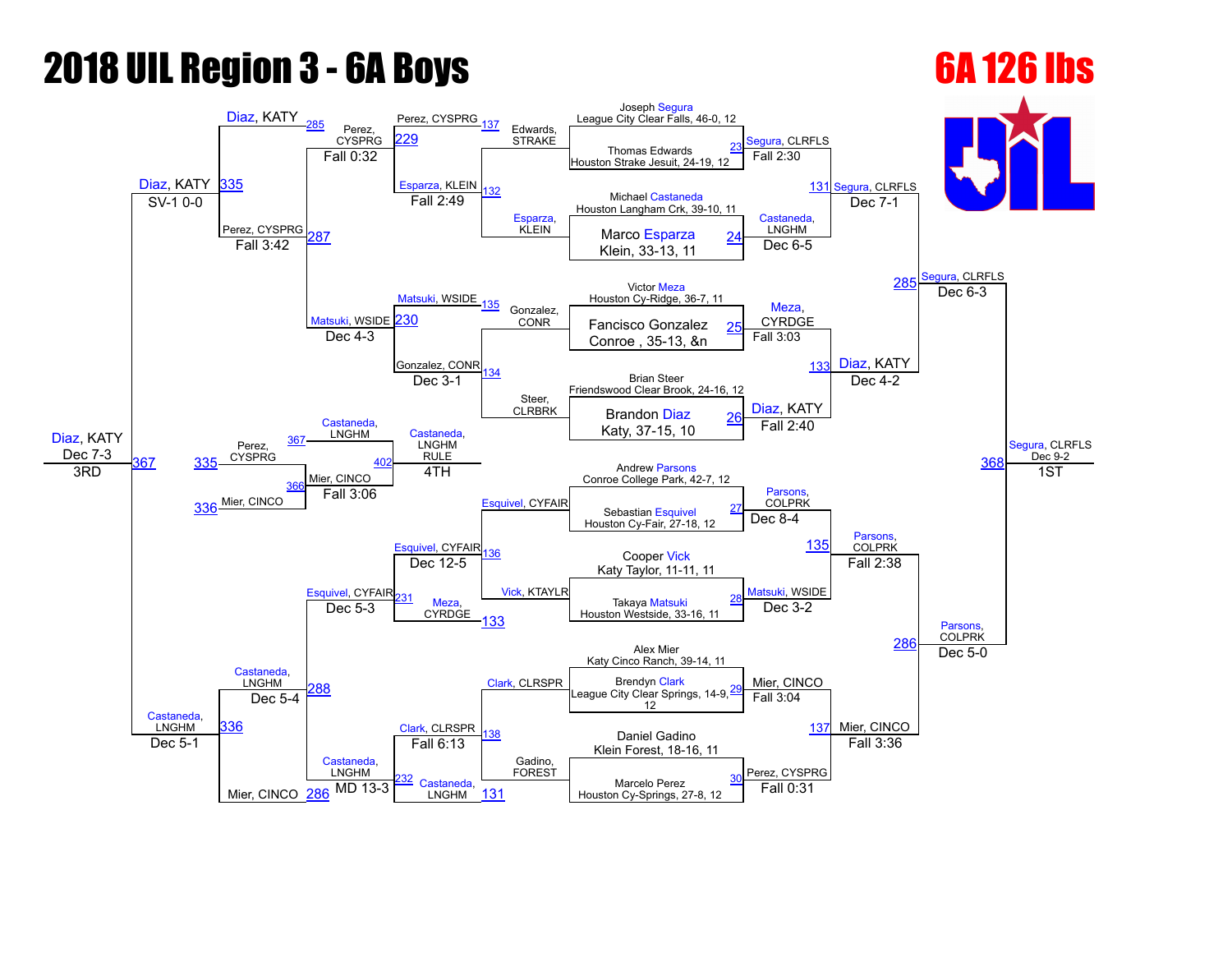## **2018 UIL Region 3 - 6A Boys 6A 132 lbs**

## [Hall,](javascript:viewProfile(1552740096)) CLRCRK Fall 5:21 [Hall,](javascript:viewProfile(1552740096)) CLRCRK [337](javascript:openBoutSheet(25,) [Ham](javascript:viewProfile(1490371009)), MORTON [289](javascript:openBoutSheet(17,) [Almanzar,](javascript:viewProfile(921301096)) **MAYDE** [Phillips,](javascript:viewProfile(790682096)) COLLIN [145](javascript:openBoutSheet(15,) [Rupert](javascript:viewProfile(629948096)),<br>233 CLRELS CLRFLS Garrett [Orlando](javascript:viewProfile(1010193009)) Houston Cy-Fair, 44-2, 11 [Orlando,](javascript:viewProfile(1010193009)) CYFAIR [Orlando,](javascript:viewProfile(1010193009)) CYFAIR [Orlando,](javascript:viewProfile(1010193009)) CYFAIR [Vasquez,](javascript:viewProfile(14093107)) **KLNOAK** Fall 1:50 Michael [Rupert](javascript:viewProfile(629948096)) League City Clear Falls, 14-28, 11 [31](javascript:openBoutSheet(1,) MD 13-4 [Almanzar](javascript:viewProfile(921301096)), MAYDE [140](javascript:openBoutSheet(10,) [Almanzar](javascript:viewProfile(921301096)), **MAYDE** Fall 2:50 [139](javascript:openBoutSheet(9,) Angel [Almanzar](javascript:viewProfile(921301096)) Eall 0:38 Fail 0:38 Report of the CFE of the Creek, 41-13, 11 Dec 5-3 **[Hall](javascript:viewProfile(1552740096)), CLRCRK** [291](javascript:openBoutSheet(23,) Fall 0:38 [Wright,](javascript:viewProfile(504471096)) OAKRID Dec 3-2 Patrik [Wright](javascript:viewProfile(504471096)) Conroe Oak Ridge, 28-9, 12 [32](javascript:openBoutSheet(2,) Fall 2:21 [Hall,](javascript:viewProfile(1552740096)) CLRCRK Fall 0:53 Tyler [Ham](javascript:viewProfile(1490371009)) [289](javascript:openBoutSheet(17,) Katy Morton Ranch, 35-18, 12 [Hall](javascript:viewProfile(1552740096)), CLRCRK [234](javascript:openBoutSheet(19,) 43 Hendershot. COLPRK [Ham,](javascript:viewProfile(1490371009)) MORTON TF-1.5 6:00 (18-3) Joseph Hendershot Conroe College Park, 18-9, &n [33](javascript:openBoutSheet(3,) Dec 7-6 [Chase,](javascript:viewProfile(1010200009)) FRIEND [142](javascript:openBoutSheet(12,) [Chase](javascript:viewProfile(1010200009)), FRIEND Dec 10-6 [141](javascript:openBoutSheet(11,) [Ham,](javascript:viewProfile(1490371009)) MORTON Jared [Wood](javascript:viewProfile(1755901096)) Houston Cy-Woods, 27-24, 12 370 Timmons, KATY Fall 4:49 [Wood](javascript:viewProfile(1755901096)), CYWOOD Dec 6-2 [371](javascript:openBoutSheet(29,) Cole [Chase](javascript:viewProfile(1010200009)) Friendswood, 18-6, 12 [34](javascript:openBoutSheet(4,) [Ham](javascript:viewProfile(1490371009)), [370](javascript:openBoutSheet(28,) [337](javascript:openBoutSheet(25,) MORTON [Sandoz,](javascript:viewProfile(1441868009)) Timmons, KATY RULE Lotz, CINCO Dec 9-7 **CLRBRK** Abel [Vasquez](javascript:viewProfile(14093107))  $\overline{3RD}$   $\overline{351}$   $\overline{381}$   $\overline{381}$   $\overline{47}$   $\overline{47}$   $\overline{47}$   $\overline{47}$   $\overline{47}$   $\overline{47}$   $\overline{47}$   $\overline{47}$   $\overline{47}$   $\overline{47}$   $\overline{47}$   $\overline{47}$   $\overline{47}$   $\overline{47}$   $\overline{47}$   $\overline{47}$   $\overline{47}$   $\overline{47}$ [Sandoz,](javascript:viewProfile(1441868009)) **CLRBRK** [369](javascript:openBoutSheet(27,) 4TH [Vasquez,](javascript:viewProfile(14093107)) KLNOAK [Vasquez](javascript:viewProfile(14093107)), KLNOAK 1ST [338](javascript:openBoutSheet(26,) Dec 7-4 Drew Lotz Katy Cinco Ranch, 29-22, 11 [35](javascript:openBoutSheet(5,) Timmons, KATY [Gutierrez](javascript:viewProfile(559242009)), **JERSEY** [144](javascript:openBoutSheet(14,) [Gutierrez](javascript:viewProfile(559242009)), JERSEY Fall 0:15 <u>14</u> Timmons, KATY [Gutierrez](javascript:viewProfile(559242009)), JERSEY Kayvon [Hall](javascript:viewProfile(1552740096)) League City Clear Creek, 32-4, 10 Dec  $6-3$ [Hall](javascript:viewProfile(1552740096)), CLRCRK Fall 2:56 [Vasquez](javascript:viewProfile(14093107)), KLNOAK [Wood,](javascript:viewProfile(1755901096)) **CYWOOD** Jorge [Gutierrez](javascript:viewProfile(559242009)) Houston Jersey Village, 31-15, 12 [36](javascript:openBoutSheet(6,) Fall 1:46 [141](javascript:openBoutSheet(11,) Fall 2:35 [290](javascript:openBoutSheet(20,) Timmons, KATY Ian [Sandoz](javascript:viewProfile(1441868009)) Friendswood Clear Brook, 38-6, 10 [292](javascript:openBoutSheet(24,) [Jagatnarai,](javascript:viewProfile(33268076))<br>CYCRK andoz, CLRBRK MD 17-5 Christophe [Jagatnarain](javascript:viewProfile(33268076))<br>Houston Cy-Creek, 25-10, 12 [37](javascript:openBoutSheet(7,) [338](javascript:openBoutSheet(26,) TF-1.5 3:55  $(16-0)$ [146](javascript:openBoutSheet(16,) Timmons, KATY Dec  $4-0$ <u>[145](javascript:openBoutSheet(15,)</u> [Sandoz,](javascript:viewProfile(1441868009)) **CLRBRK** Kane [Phillips](javascript:viewProfile(790682096)) Klein Collins, 39-18, 12 TF-1.5 2:41 (15-0) [Sandoz](javascript:viewProfile(1441868009)), **CLRBRK** Timmons, KATY  $MD 8-0$ [Phillips](javascript:viewProfile(790682096)), COLLIN MD 19-5 Wright **OAKRID** Truman Timmons Fall 2:35  $\frac{W}{V}$   $\frac{W}{V}$   $\frac{W}{V}$   $\frac{139}{2}$  $\frac{139}{2}$  $\frac{139}{2}$  Fall 3:02 [38](javascript:openBoutSheet(8,) [290](javascript:openBoutSheet(20,)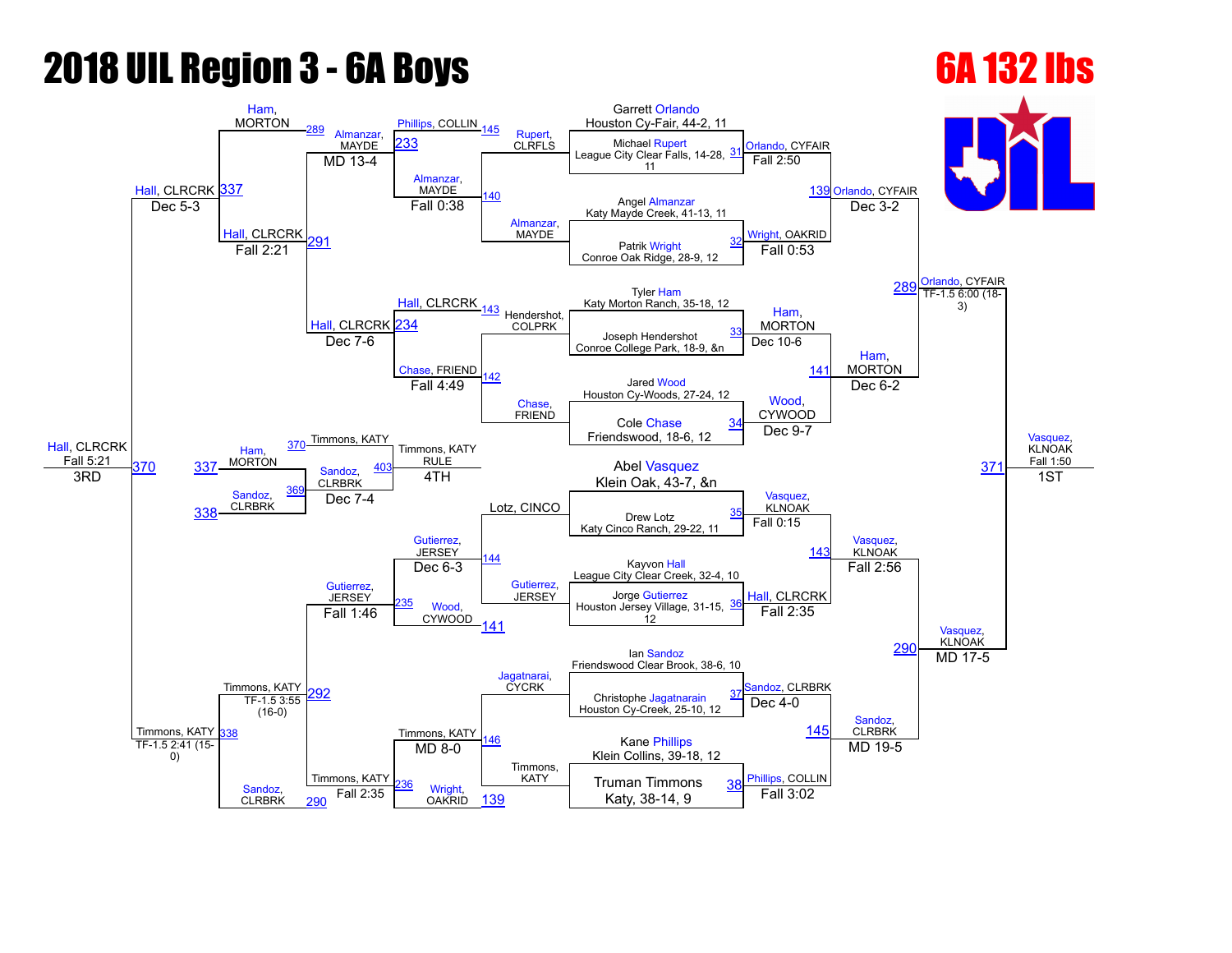## **2018 UIL Region 3 - 6A Boys 6A 138 lbs**

Rinhart, KLEIN [294](javascript:openBoutSheet(20,)

## Palos, CYRDGE [Derringer,](javascript:viewProfile(632307096))<br>OAKRID [293](javascript:openBoutSheet(17,) [Jackson,](javascript:viewProfile(1163325096)) **CYFAIR** [Jackson](javascript:viewProfile(1163325096)), CYFAIR<sub>[153](javascript:openBoutSheet(15,)</sub> [Lizama,](javascript:viewProfile(2100027009)) **MORTON** Joaquin [Bautista](javascript:viewProfile(73516009)) Houston Cy-Lakes, 45-1, 12 [Bautista](javascript:viewProfile(73516009)), **CYLAKE** [Bautista](javascript:viewProfile(73516009)), **CYLAKE** [Bautista,](javascript:viewProfile(73516009)) **CYLAKE** [Bautista,](javascript:viewProfile(73516009)) CYLAKE Dec 3-2 [339](javascript:openBoutSheet(25,) 37 Jonathan [Lizama](javascript:viewProfile(2100027009)) Katy Morton Ranch, 42-17, 10 [39](javascript:openBoutSheet(1,) Dec 9-5 [Lizama,](javascript:viewProfile(2100027009)) **MORTON** [Gustafson,](javascript:viewProfile(544814096)) **FRIEND** Fall 1:14 Nicholas [Nguyen](javascript:viewProfile(17154071)) [147](javascript:openBoutSheet(9,) Dec 7-1 **Dec 7-1 CONFIDENT CONFIDENT CONFIDENT CONFIDENT CONFIDENT CONFIDENT CONFIDENT CONFIDENT CONFIDENT CONFIDENT** Palos, CYRDGE 95 Fall 3:55 [Nguyen](javascript:viewProfile(17154071)), **KLNOAK** Fall 3:20 Dylan [Gustafson](javascript:viewProfile(544814096)) Electric Maria Dylan Gustafson [40](javascript:openBoutSheet(2,)<br>Dec 10-5 **Primeries** Dec 10-5 **Primeries** Dylan Gustafson 40 Palos, CYRDGE Fall 3:46 Joseph [Derringer](javascript:viewProfile(632307096)) [293](javascript:openBoutSheet(17,) Conroe Oak Ridge, 3111, 10 Palos, CYRDGE 51 Mejia. **HEIGHT** [Derringer](javascript:viewProfile(632307096)), **OAKRID**  $MD$  13-0 [238](javascript:openBoutSheet(19,) Seth Mejia Houston Heights, 23-10, 11 [41](javascript:openBoutSheet(3,) Fall 3:51 [Starr,](javascript:viewProfile(1532148096)) CYRNCH [150](javascript:openBoutSheet(12,) [Starr,](javascript:viewProfile(1532148096)) **CYRNCH** MD 10-0  $149$ [Derringer,](javascript:viewProfile(632307096)) **OAKRID** Eric [Starr](javascript:viewProfile(1532148096)) Houston Cy-Ranch, 43-15, 11 [Grant](javascript:viewProfile(1101944096)), KATY TF-1.5 3:00 (16-0) [Grant,](javascript:viewProfile(1101944096)) KATY Dec 5-4 [374](javascript:openBoutSheet(29,) Payton [Grant](javascript:viewProfile(1101944096)) Katy, 36-14, 12 [42](javascript:openBoutSheet(4,) [Derringer,](javascript:viewProfile(632307096)) **OAKRID [373](javascript:openBoutSheet(28,)** [Grant,](javascript:viewProfile(1101944096)) KATY RULE [Corbishley](javascript:viewProfile(73505009)), COLPRK Fall 5:35 KLEIN Timothy Johnson-Thompso League City Clear Creek, 48-3, 12 Rinhart, KLEIN <u>37</u> 4TH Johnson-Th, CLRCRK Johnson-Th, CLRCRK 1ST [340](javascript:openBoutSheet(26,) Dec 8-1 Ashton [Corbishley](javascript:viewProfile(73505009)) Conroe College Park, 33-15, 11 [43](javascript:openBoutSheet(5,) [Grant](javascript:viewProfile(1101944096)), KATY [Corbishley,](javascript:viewProfile(73505009)) **COLPRK** [152](javascript:openBoutSheet(14,) [Reyes,](javascript:viewProfile(1133107096)) **CINCO** Fall 1:40 [151](javascript:openBoutSheet(13,) [Grant](javascript:viewProfile(1101944096)), KATY Ethan [Reyes](javascript:viewProfile(1133107096)) Katy Cinco Ranch, 38-14, 11 Fall 1:35 Palos, CYRDGE Dec 7-0 Johnson-Th, CLRCRK [239](javascript:openBoutSheet(21,) [Grant](javascript:viewProfile(1101944096)), KATY<sub>[149](javascript:openBoutSheet(11,)</sub> Gabriel Palos Houston Cy-Ridge, 33-6, 11 [44](javascript:openBoutSheet(6,) MD 9-1 Dec 12-7 29 Cade [Cummings](javascript:viewProfile(547397096)) Katy Taylor, 35-9, 12 [296](javascript:openBoutSheet(24,) [Cummings,](javascript:viewProfile(547397096))<br>KTAYLR ackson, CYFAIR MD 13-0 Sabastian [Jackson](javascript:viewProfile(1163325096)) [45](javascript:openBoutSheet(7,)

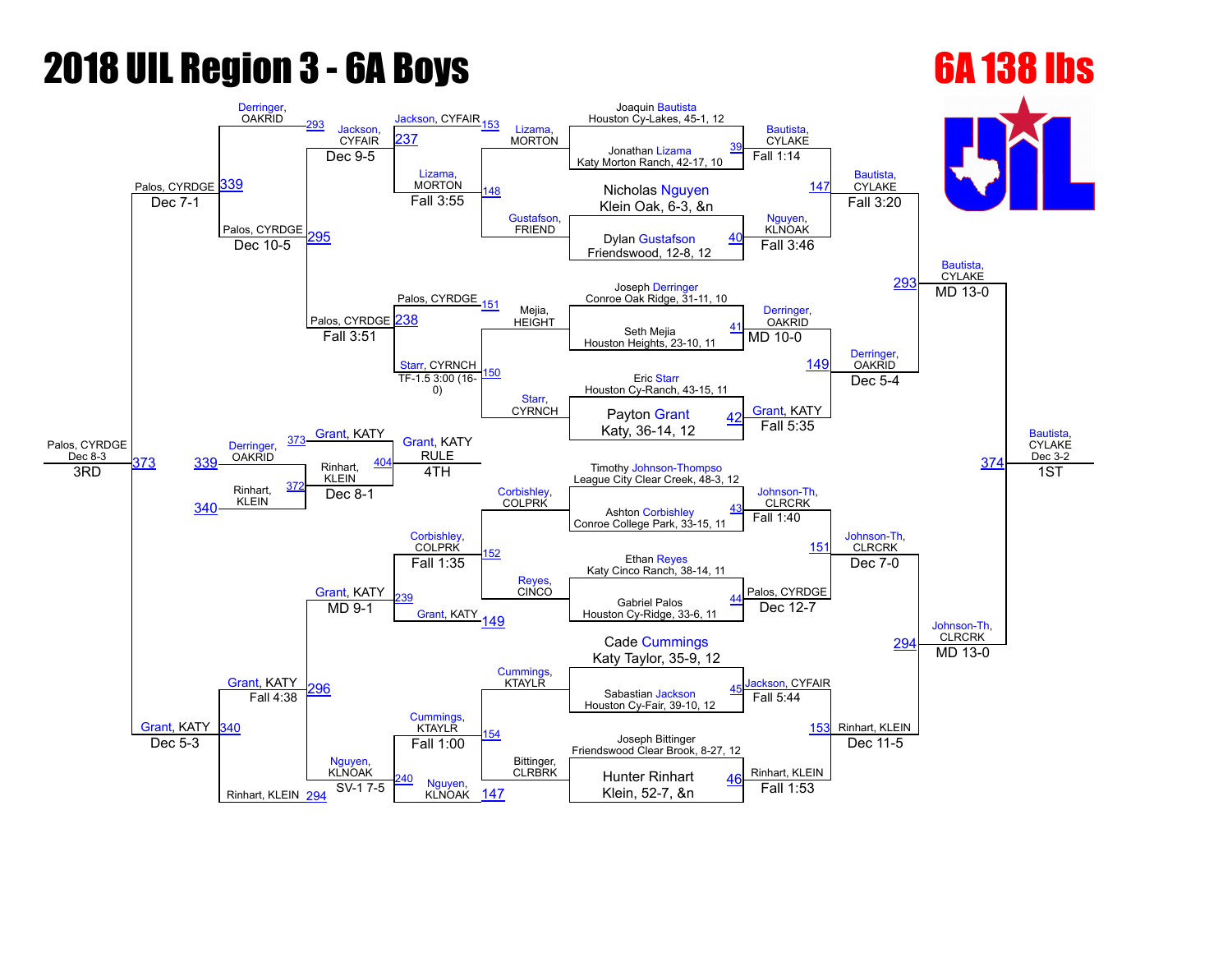# **2018 UIL Region 3 - 6A Boys 6A 145 lbs**

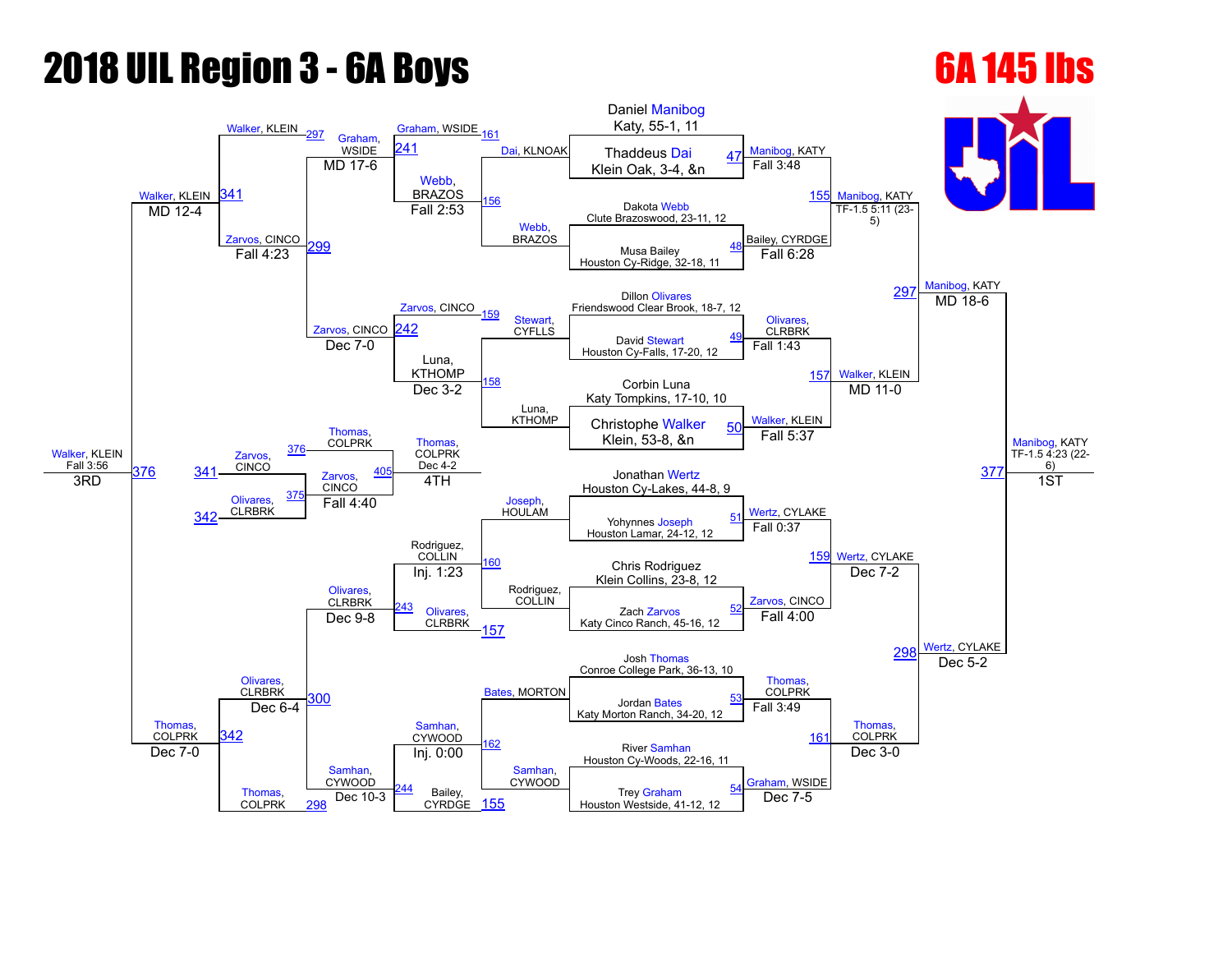## **2018 UIL Region 3 - 6A Boys 6A 152 lbs**

## [Pierson](javascript:viewProfile(1623071)), **CONROE** Dec 7-3 [Pierson](javascript:viewProfile(1623071)), **CONROE** [Pierson,](javascript:viewProfile(1623071)) CONROE [301](javascript:openBoutSheet(17,) [Stamatis](javascript:viewProfile(2110245009)), **SEVEN Thomas** COLPRK [169](javascript:openBoutSheet(15,) Taylor, ATASCO Ryan [Ierubino](javascript:viewProfile(2045071)) Houston Clear Lake, 42-3, 11 [Ierubino](javascript:viewProfile(2045071)), **CLRLKE** [Ezzeddine](javascript:viewProfile(245841096)), **CYFLLS** [Ezzeddine](javascript:viewProfile(245841096)), **CYFLLS** [Cuevas,](javascript:viewProfile(15312107)) CYFAIR Dec 9-5 [343](javascript:openBoutSheet(25,) [245](javascript:openBoutSheet(18,) Daryion Taylor Humble Atascocita, 9-5, 12 [55](javascript:openBoutSheet(1,) Fall 3:58 tamatis, SEVEN **Stamatis SEVEN** Fall 5:12 [163](javascript:openBoutSheet(9,) Ali [Ezzeddine](javascript:viewProfile(245841096)) Houston Cy-Falls, 34-9, 12 Fall 1:37 [Good,](javascript:viewProfile(982597009)) **CYRNCH** [303](javascript:openBoutSheet(23,) Fall 4:57 [Ezzeddine](javascript:viewProfile(245841096)), **CYFLLS** Dec 8-4 Rex [Stamatis](javascript:viewProfile(2110245009)) Katy Seven Lakes, 37-16, 11 [56](javascript:openBoutSheet(2,)  $SV-16-4$ [Green,](javascript:viewProfile(360720132)) OAKRID TB-1 12-10 Zachary [Good](javascript:viewProfile(982597009)) 30<sup>1</sup> [Good](javascript:viewProfile(982597009)), Green, OAKRID 167 Good, Houston Cy-Ranch, 43-17, 11<br>EXRICH 246 CYRICH LOOD Koloko **CYRNCH** [Good](javascript:viewProfile(982597009)),<br>CYRNCH CYRNCH [Kelske](javascript:viewProfile(1549701096)), KATY [246](javascript:openBoutSheet(19,) Jacob [Kelske](javascript:viewProfile(1549701096)) Dec 6-5  $\begin{array}{c|c|c|c|c|c} \hline \text{CHNICH} & \text{Jacob Kelske} & \text{57} \ \hline \text{Fall 4:13} & \text{S} & \text{Katy, 35-25, 10} \end{array}$  $\begin{array}{c|c|c|c|c|c} \hline \text{CHNICH} & \text{Jacob Kelske} & \text{57} \ \hline \text{Fall 4:13} & \text{S} & \text{Katy, 35-25, 10} \end{array}$  $\begin{array}{c|c|c|c|c|c} \hline \text{CHNICH} & \text{Jacob Kelske} & \text{57} \ \hline \text{Fall 4:13} & \text{S} & \text{Katy, 35-25, 10} \end{array}$ [Good,](javascript:viewProfile(982597009)) **CYRNCH** [166](javascript:openBoutSheet(12,) Gallardo, CLRSPR Fall 2:00 16 [Pierson,](javascript:viewProfile(1623071)) **CONROE** Marc Gallardo League City Clear Springs, 5-6, 9 [Martinez,](javascript:viewProfile(1988712009)) MAYDE Fall 4:23 [Pierson,](javascript:viewProfile(1623071)) **CONROE** TF-1.5 3:51 (15-0) 38 Gunnar [Pierson](javascript:viewProfile(1623071)) Conroe The Woodlands, 46-7, 11 [58](javascript:openBoutSheet(4,) [Good,](javascript:viewProfile(982597009)) **CYRNCH** [379](javascript:openBoutSheet(28,) [Martinez,](javascript:viewProfile(1988712009)) MATDL Martinez, MAYDE RULE [Contreras,](javascript:viewProfile(630130096)) CYRDGE Fall 1:25 [379](javascript:openBoutSheet(28,) elske, KATY **Anthony [Martinez](javascript:viewProfile(1988712009))** Katy Mayde Creek, 49-4, 12 3RD 344 <sup>[Kelske](javascript:viewProfile(1549701096)), KATY</sup> [378](javascript:openBoutSheet(27,) 4TH [Martinez,](javascript:viewProfile(1988712009)) MAYDE [Martinez](javascript:viewProfile(1988712009)), MAYDE 1ST Fall 1:44 Daniel [Contreras](javascript:viewProfile(630130096)) Houston Cy-Ridge, 38-18, 11 [59](javascript:openBoutSheet(5,) [Kelske](javascript:viewProfile(1549701096)), KATY [Contreras,](javascript:viewProfile(630130096)) CYRDGE [168](javascript:openBoutSheet(14,) Pollard, **WSIDE** Dec  $3-0$ [167](javascript:openBoutSheet(13,) [Martinez](javascript:viewProfile(1988712009)), MAYDE [344](javascript:openBoutSheet(26,) [Kelske,](javascript:viewProfile(1549701096)) KATY Austin [Green](javascript:viewProfile(360720132)) Conroe Oak Ridge, 37-13, 12 Fall 2:12 [Green](javascript:viewProfile(360720132)), OAKRID Fall 3:00 uevas, CYFAIR [247](javascript:openBoutSheet(21,) [Kelske,](javascript:viewProfile(1549701096)) KATY [165](javascript:openBoutSheet(11,) Ja`Juan Pollard Houston Westside, 26-16, 10 [60](javascript:openBoutSheet(6,) Dec 8-7 Dec 4-1 30 [Crowe](javascript:viewProfile(1035515009)), KTHOMP Brandon [Thomas](javascript:viewProfile(606037009)) Conroe College Park, 29-16, 10 [304](javascript:openBoutSheet(24,) Joseph, WSTBRK [Thomas](javascript:viewProfile(606037009)), **COLPRK** Dec 5-4 David Joseph Beaumont West Brook, 12-6, 12 [61](javascript:openBoutSheet(7,) Fall 4:54 [170](javascript:openBoutSheet(16,) [Crowe](javascript:viewProfile(1035515009)), KTHOMP Fall 2:58 [169](javascript:openBoutSheet(15,) [Cuevas](javascript:viewProfile(15312107)), CYFAIR Kolby [Crowe](javascript:viewProfile(1035515009)) Katy Tompkins, 32-15, 11 Dec  $6-0$ [Martinez](javascript:viewProfile(1988712009)), MAYDE[302](javascript:openBoutSheet(20,) [Ierubino](javascript:viewProfile(2045071)), **CLRLKE** Fall 2:25 [Cuevas](javascript:viewProfile(15312107)), CYFAIR Dec 11-9 [248](javascript:openBoutSheet(22,) [Ierubino,](javascript:viewProfile(2045071)) **CLRLKE** Carlos [Cuevas](javascript:viewProfile(15312107)) Fall 1:23 **Fall Digital Callege Carlos Cuevas**<br>CLRLKE [163](javascript:openBoutSheet(9,) Houston Cy-Fair, 45-9, 12 Fall 0:56 [62](javascript:openBoutSheet(8,)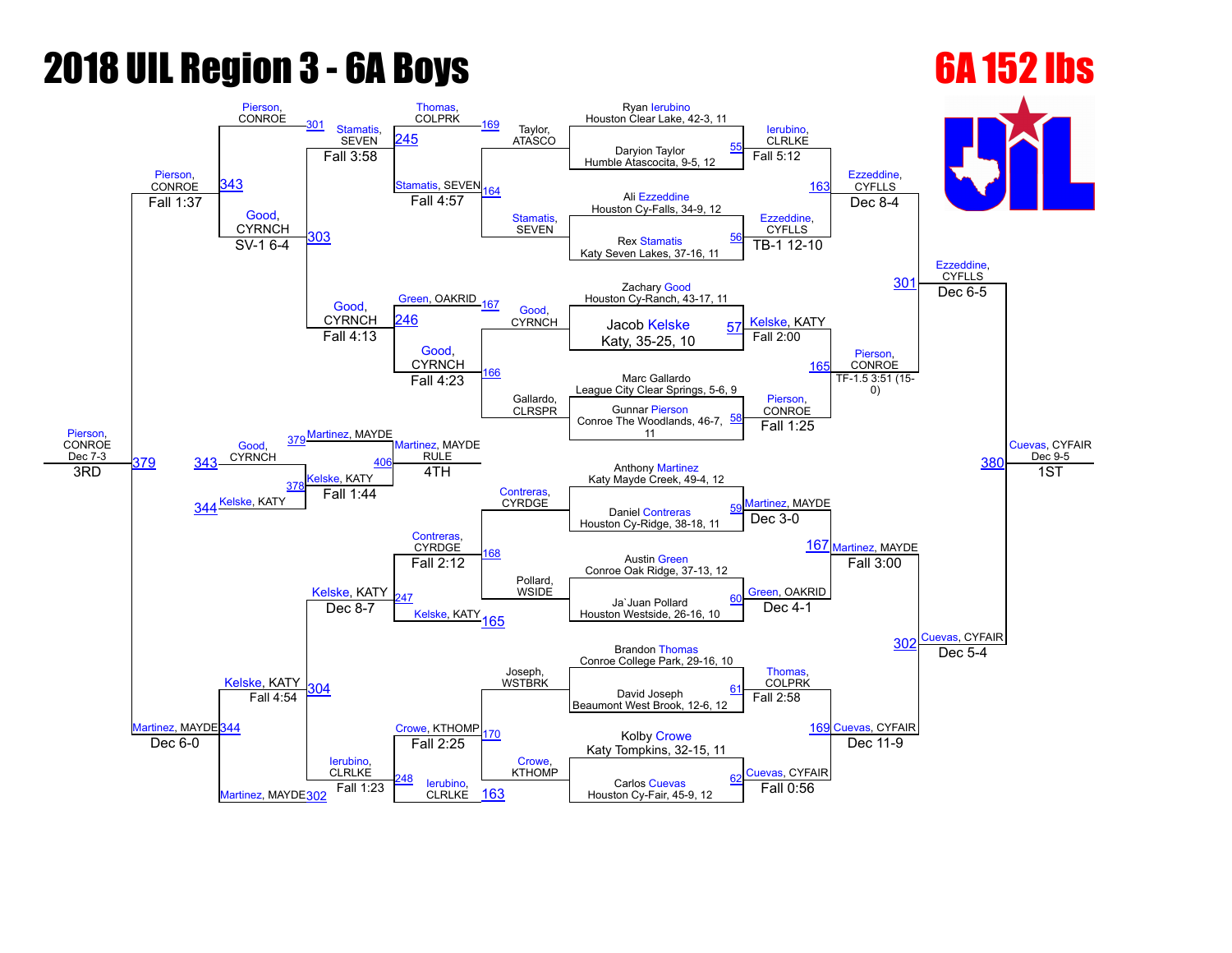## **2018 UIL Region 3 - 6A Boys 6A 160 lbs**

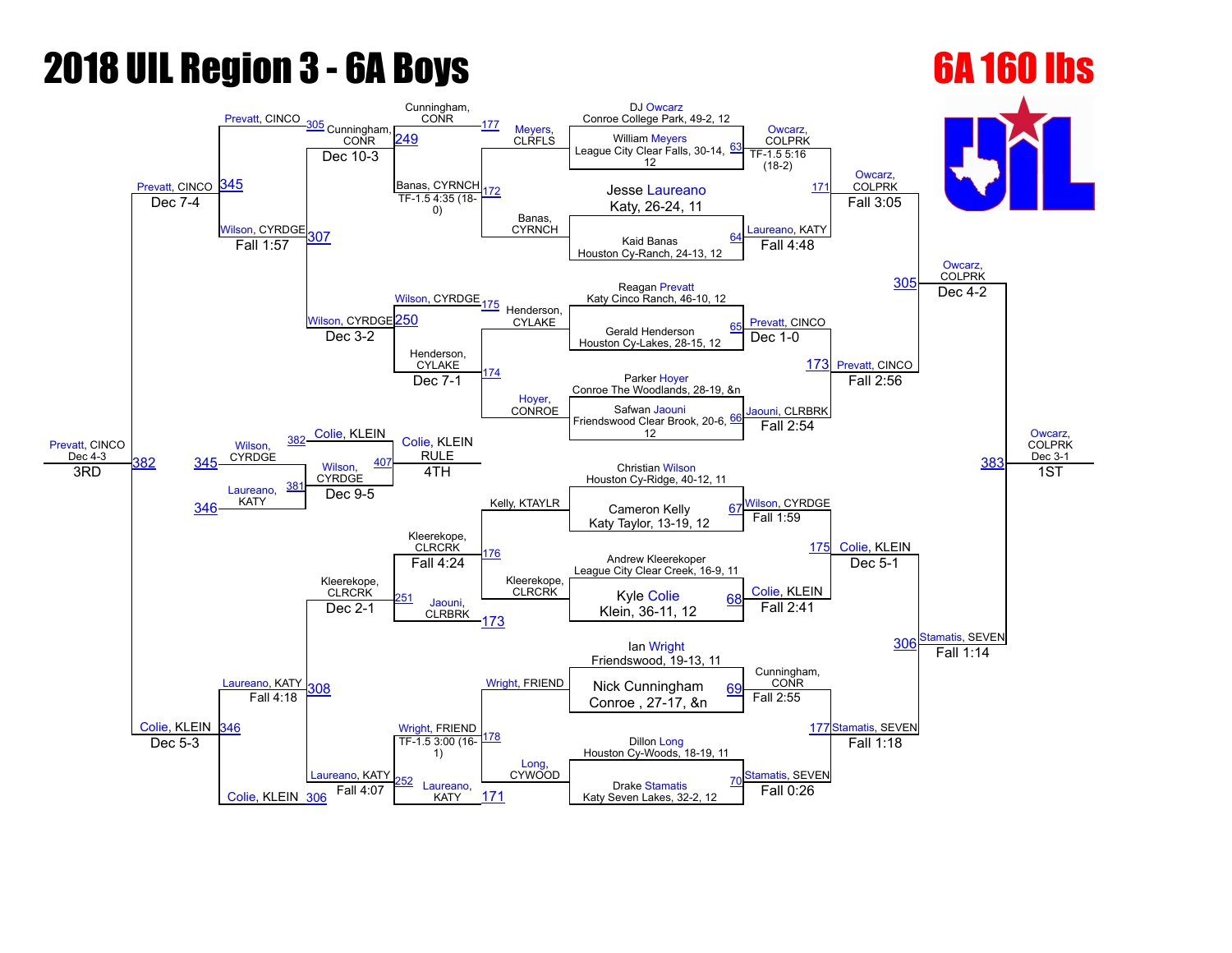# **2018 UIL Region 3 - 6A Boys 6A 170 lbs**

[Sheeren,](javascript:viewProfile(75437009)) KLEIN [310](javascript:openBoutSheet(20,)

## [Sheeren](javascript:viewProfile(75437009)), KLEIN Dec 9-3 [Holland,](javascript:viewProfile(1098653096)) SEVEN [347](javascript:openBoutSheet(25,) Guerra, CYLAKE [309](javascript:openBoutSheet(17,) [Garza,](javascript:viewProfile(1551289096)) BRAZOS [Garza](javascript:viewProfile(1551289096)), BRAZOS [184](javascript:openBoutSheet(15,) Bye Kyle [Kretzer](javascript:viewProfile(1794159009)) League City Clear Springs, 34-1, 12 [Kretzer,](javascript:viewProfile(1794159009)) CLRSPR 179 [Kretzer,](javascript:viewProfile(1794159009)) CLRSPR [Kretzer](javascript:viewProfile(1794159009)), CLRSPR [Kretzer](javascript:viewProfile(1794159009)), CLRSPR Fall 1:38 [253](javascript:openBoutSheet(18,) Bye [\\_](javascript:openBoutSheet(1,)  $SV-16-4$ Posadas, KLNOAK  $\overline{\phantom{a}}$ Posadas, KLNOAK Bye **Brian Posadas** Dec 5-1 Records and Bye Figure 2012 and School School School School School School School School School School School School School School School School School School School School School School School School School School **Iolland, SEVEN** [311](javascript:openBoutSheet(23,) Bye [Homalon](javascript:viewProfile(2090606009)), **MORTON** Fall 3:23 Leonard [Homalon](javascript:viewProfile(2090606009)) Katy Morton Ranch, 35-23, 12 [71](javascript:openBoutSheet(2,) Fall 4:13 [Holland](javascript:viewProfile(1098653096)), SEVEN<sub>182</sub> Fall 3:55 Hunter [White](javascript:viewProfile(318448132)) [309](javascript:openBoutSheet(17,) Humble Atascocita, 28-7, &n **[Holland](javascript:viewProfile(1098653096)), SEVEN** Aswell,<br>STRAKE [White](javascript:viewProfile(318448132)), ATASCO Fall 1:42 [254](javascript:openBoutSheet(19,) Michael Aswell Houston Strake Jesuit, 14-18, 11 [72](javascript:openBoutSheet(3,) Dec 3-2 Aswell, STRAKE [181](javascript:openBoutSheet(12,) Granger, WSTBRK Dec 9-5 [180](javascript:openBoutSheet(11,) Guerra, CYLAKE Daniel Granger Beaumont West Brook, 0-2, 11 [Holland](javascript:viewProfile(1098653096)), SEVEN Dec 7-3 Guerra, CYLAKE Dec 7-3 [386](javascript:openBoutSheet(29,) Isaias Guerra Houston Cy-Lakes, 34-15, 12 [73](javascript:openBoutSheet(4,) Guerra, **CYLAKE** [385](javascript:openBoutSheet(28,) [Holland](javascript:viewProfile(1098653096)), SEVEN Holland, SEVEN Dec 7-3 Graves, COLLIN Fall 2:27  $\frac{347}{2}$  $\frac{347}{2}$  $\frac{347}{2}$  CTLANE [Andrew,](javascript:viewProfile(1163656096)) **CYFAIR** Arig [Holland](javascript:viewProfile(1098653096))<br>
4TH Arig Holland<br>
4TH Katy Seven Lakes, 17-6, 12 3RD [Andrew,](javascript:viewProfile(1163656096)) CYFAIR [384](javascript:openBoutSheet(27,) 4TH [Holland,](javascript:viewProfile(1098653096)) SEVEN [Elizondo](javascript:viewProfile(139840096)), FRIEND 1ST [348](javascript:openBoutSheet(26,) SV-1 12-10 Bralon Graves Klein Collins, 27-18, 12 [74](javascript:openBoutSheet(5,) [Andrew,](javascript:viewProfile(1163656096)) CYFAIR Graves, COLLIN [Trusty](javascript:viewProfile(1554517096)), **CYRNCH** Dec 7-3 18<sup>2</sup> [Sheeren,](javascript:viewProfile(75437009)) KLEIN [348](javascript:openBoutSheet(26,) [White](javascript:viewProfile(318448132)), ATASCO **Matthew [Trusty](javascript:viewProfile(1554517096))** Houston Cy-Ranch, 37-14, 11 Fall 1:41 [Elizondo,](javascript:viewProfile(139840096)) FRIEND Fall 3:01 [Elizondo](javascript:viewProfile(139840096)), **FRIEND** 55 White ATASCO Manuel [Elizondo](javascript:viewProfile(139840096)) MD 8-0 255 White, Manuel Elizondo [75](javascript:openBoutSheet(6,)<br>MD 8-0 4TASCO <sub>1.00</sub> Friendswood, 29-2, 11 [180](javascript:openBoutSheet(11,) Fall 1:27 [310](javascript:openBoutSheet(20,) [Andrew,](javascript:viewProfile(1163656096)) CYFAIR Austin [Andrew](javascript:viewProfile(1163656096)) Houston Cy-Fair, 38-13, 12 [312](javascript:openBoutSheet(24,) **[Andrew,](javascript:viewProfile(1163656096)) CYFAIR** Andrew, CYFAIR [Garza](javascript:viewProfile(1551289096)), BRAZOS<br>
Sec 47.43 Dec 7-5 Josue [Garza](javascript:viewProfile(1551289096)) Clute Brazoswood, 30-12, 12 [76](javascript:openBoutSheet(7,) Fall 2:30 [185](javascript:openBoutSheet(16,) [Edwards,](javascript:viewProfile(1578925096)) **CINCO** Dec 17-12 [184](javascript:openBoutSheet(15,) [Sheeren,](javascript:viewProfile(75437009)) KLEIN Amiri [Edwards](javascript:viewProfile(1578925096)) Katy Cinco Ranch, 17-12, 11 Dec 8-2 ndrew, CYFAIR Fall 3:44 [Sheeren,](javascript:viewProfile(75437009)) KLEIN Fall 3:54 [Homalon](javascript:viewProfile(2090606009)). MORTON<sub>179</sub> Eli [Sheeren](javascript:viewProfile(75437009)) Dec 11-7 **Franklin**, Morton [179](javascript:openBoutSheet(9,) **Fall 1:45**<br>MORTON 179 **Fall 1:45** [77](javascript:openBoutSheet(8,)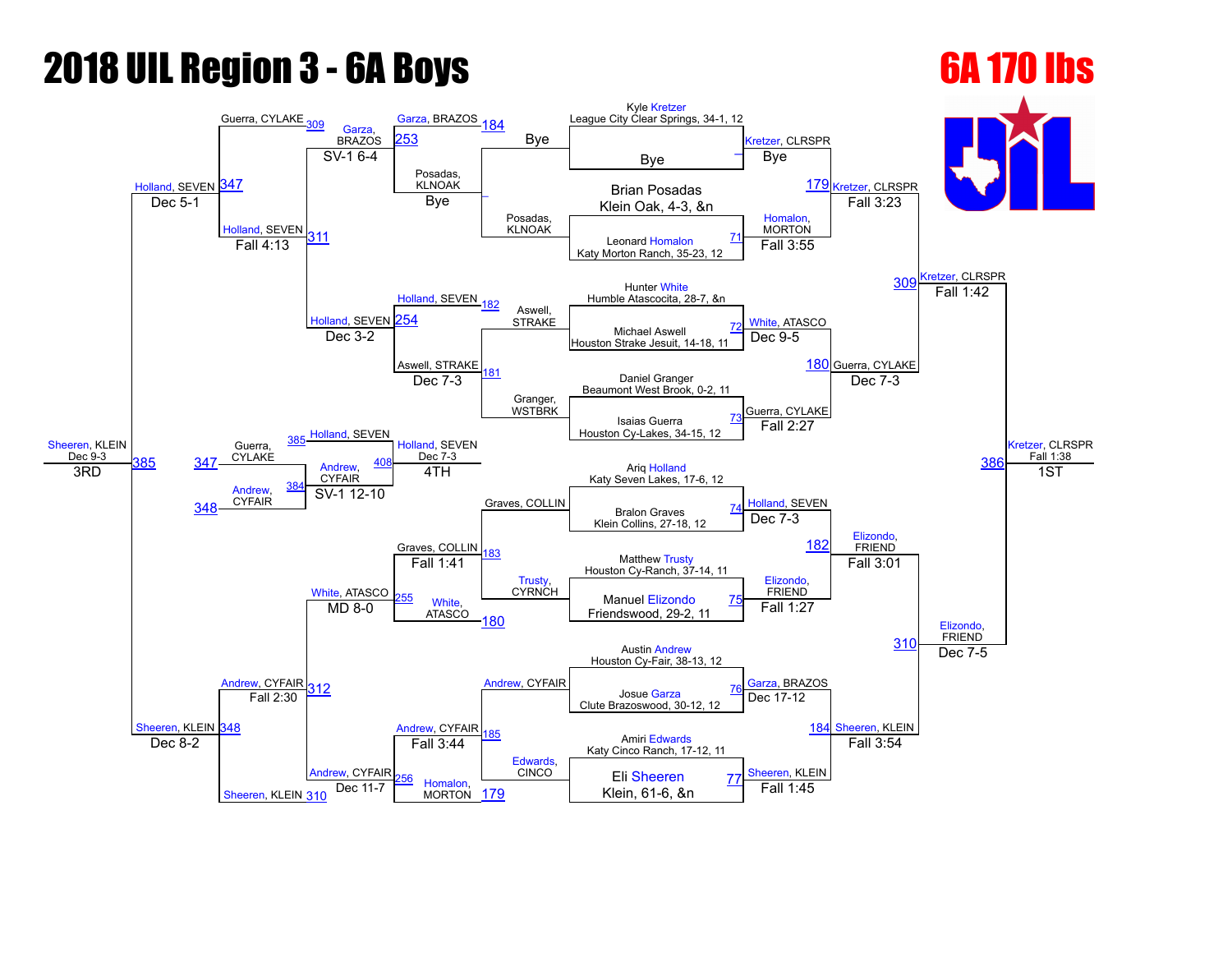# **2018 UIL Region 3 - 6A Boys 6A 182 lbs**

## Clark, KLEIN Fall 5:57 Clark, KLEIN Clark, KLEIN [313](javascript:openBoutSheet(17,) Mosley, CYFAIR Mosley, CYFAIR [192](javascript:openBoutSheet(15,) [Jefferson,](javascript:viewProfile(245839096)) **CYFLLS** Zyire Ardoin Katy Cinco Ranch, 55-3, 12 Ardoin, CINCO Ardoin, CINCO Ardoin, CINCO Ardoin, CINCO Dec 5-3 [349](javascript:openBoutSheet(25,) [257](javascript:openBoutSheet(18,) Tyrodney [Jefferson](javascript:viewProfile(245839096)) Houston Cy-Falls, 5-4, 12 [78](javascript:openBoutSheet(1,) Dec 9-4 [Jefferson](javascript:viewProfile(245839096)), **CYFLLS** [187](javascript:openBoutSheet(10,) Barkin, WSTBRK Fall 1:14 Devon [Didion](javascript:viewProfile(597265096)) [186](javascript:openBoutSheet(9,) Dec 7-1 **Dec 7-1 CONFIDENTIAL CONSUMING THE RANGE OF THE RANGE OF STATE OF THE RANGE OF STATE OF STATE OF STATE OF STATE OF STATE OF STATE OF STATE OF STATE OF STATE OF STATE OF STATE OF STATE OF STATE OF STATE OF STATE** [Rucker](javascript:viewProfile(73896009)), COLLIN [315](javascript:openBoutSheet(23,) Fall 2:58 [Didion,](javascript:viewProfile(597265096)) KLNOAK Fall 1:28 Devion Barkin Beaumont West Brook, 9-10, 11 [79](javascript:openBoutSheet(2,) Fall 1:39 [Rucker,](javascript:viewProfile(73896009)) COLLIN [190](javascript:openBoutSheet(13,) Fall 1:12 Colin Clark [313](javascript:openBoutSheet(17,) Klein, 51-7, 11 [Rucker,](javascript:viewProfile(73896009)) COLLIN [258](javascript:openBoutSheet(19,) Johnson,<br>HEIGHT Clark, KLEIN Dec  $3-2$ Javian Johnson Houston Heights, 18-13, 12 [80](javascript:openBoutSheet(3,) Fall 1:35 Johnson, **HEIGHT** [189](javascript:openBoutSheet(12,) Yarrington, GRANCH Fall 0:43 [188](javascript:openBoutSheet(11,) Clark, KLEIN John Yarrington Richmond George Ranch, 1-4, 11 [Didion,](javascript:viewProfile(597265096)) KLNOAK Fall 0:48 lendez, LNGHM Fall 0:54 38 Caleb [Mendez](javascript:viewProfile(1046099096)) Houston Langham Crk, 19-9, 11 [81](javascript:openBoutSheet(4,) [Rucker,](javascript:viewProfile(73896009)) **COLLIN** [Didion](javascript:viewProfile(597265096)), KLNOAK RULE [Beckman](javascript:viewProfile(1396476009)), FRIEND Fall 4:33 [349](javascript:openBoutSheet(25,) COLLIN Wilkins, KTAYLR **Brodey [Beckman](javascript:viewProfile(1396476009))**  $\overline{S}$   $\overline{S}$   $\overline{S}$   $\overline{S}$   $\overline{S}$   $\overline{S}$   $\overline{S}$   $\overline{S}$   $\overline{S}$   $\overline{S}$   $\overline{S}$   $\overline{S}$   $\overline{S}$   $\overline{S}$   $\overline{S}$   $\overline{S}$   $\overline{S}$   $\overline{S}$   $\overline{S}$   $\overline{S}$   $\overline{S}$   $\overline{S}$   $\overline{S}$   $\overline{S}$   $\overline{$ Wilkins, KTAYLR [387](javascript:openBoutSheet(27,) 4TH [Rucker,](javascript:viewProfile(73896009)) COLLIN Wilkins, KTAYLR 1ST [350](javascript:openBoutSheet(26,) Dec  $6-2$ Deandre [Rucker](javascript:viewProfile(73896009)) Klein Collins, 28-9, 10 [82](javascript:openBoutSheet(5,) [Didion](javascript:viewProfile(597265096)), KLNOAK [Beckman,](javascript:viewProfile(1396476009)) FRIEND<sub>[191](javascript:openBoutSheet(14,)</sub> [Molina](javascript:viewProfile(1891883096)), CYRDGE Fall 4:00 [190](javascript:openBoutSheet(13,) [Didion,](javascript:viewProfile(597265096)) KLNOAK [350](javascript:openBoutSheet(26,) [Beckman,](javascript:viewProfile(1396476009)) FRIEND Isaiah [Molina](javascript:viewProfile(1891883096)) Houston Cy-Ridge, 19-22, 10 Inj. 0:53 Wilkins, KTAYLR MD 13-2 Christense, COLPRK [Mendez](javascript:viewProfile(1046099096)), LNGHM Curtis Wilkins Katy Taylor, 35-11, 12 [83](javascript:openBoutSheet(6,) Fall 1:57 [188](javascript:openBoutSheet(11,) TF1.5 6:00 (16 0) [314](javascript:openBoutSheet(20,) [Dodgen,](javascript:viewProfile(1101548096)) KATY Trevon Mosley Houston Cy-Fair, 10-7, 11 [316](javascript:openBoutSheet(24,) **[Dodgen](javascript:viewProfile(1101548096)), KATY** Michael Dodgen 84 Mosley, CYFAIR Dec 6-4 Katy, 38-20, 12 [84](javascript:openBoutSheet(7,) Fall 2:34  $\overline{\phantom{a}}$ Bye Fall 2:48 19 Christense, COLPRK Fall 0:39  $\begin{array}{|c|c|c|c|c|c|}\n\hline\n\end{array}$  Bye  $\begin{array}{|c|c|c|c|c|}\n\hline\n\end{array}$  Bye Wilkins, KTAYLR [314](javascript:openBoutSheet(20,) **[Didion](javascript:viewProfile(597265096)), KLNOAK** Bye Christense, COLPRK MD 12-0 Didion. KLNOAK 186 Kimball Christensen Fall 3:33 **Digition, Marita Library Conroe College Park**, 45-2, 12 Bye  $\overline{\phantom{0}}$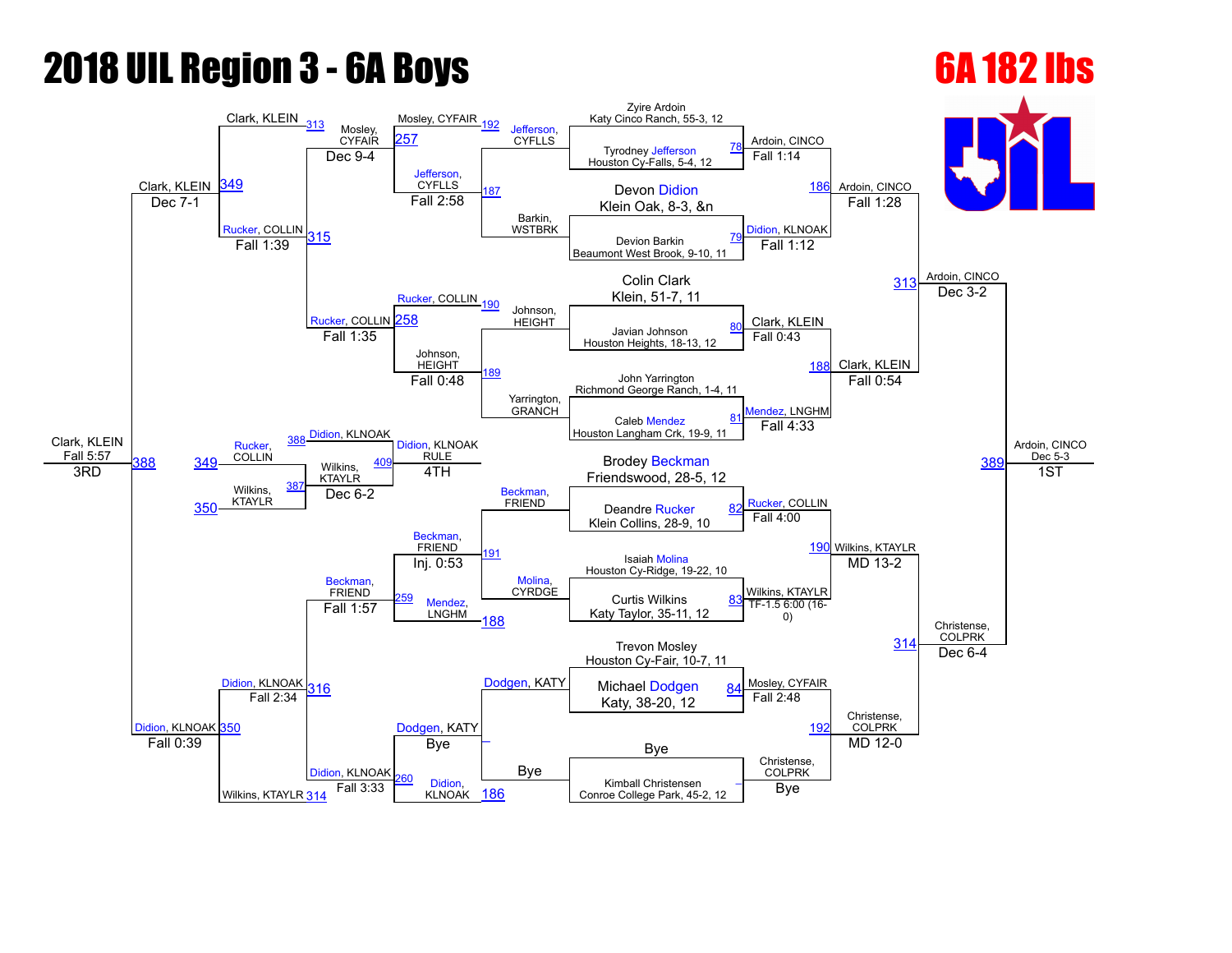# **2018 UIL Region 3 - 6A Boys 6A 195 lbs**

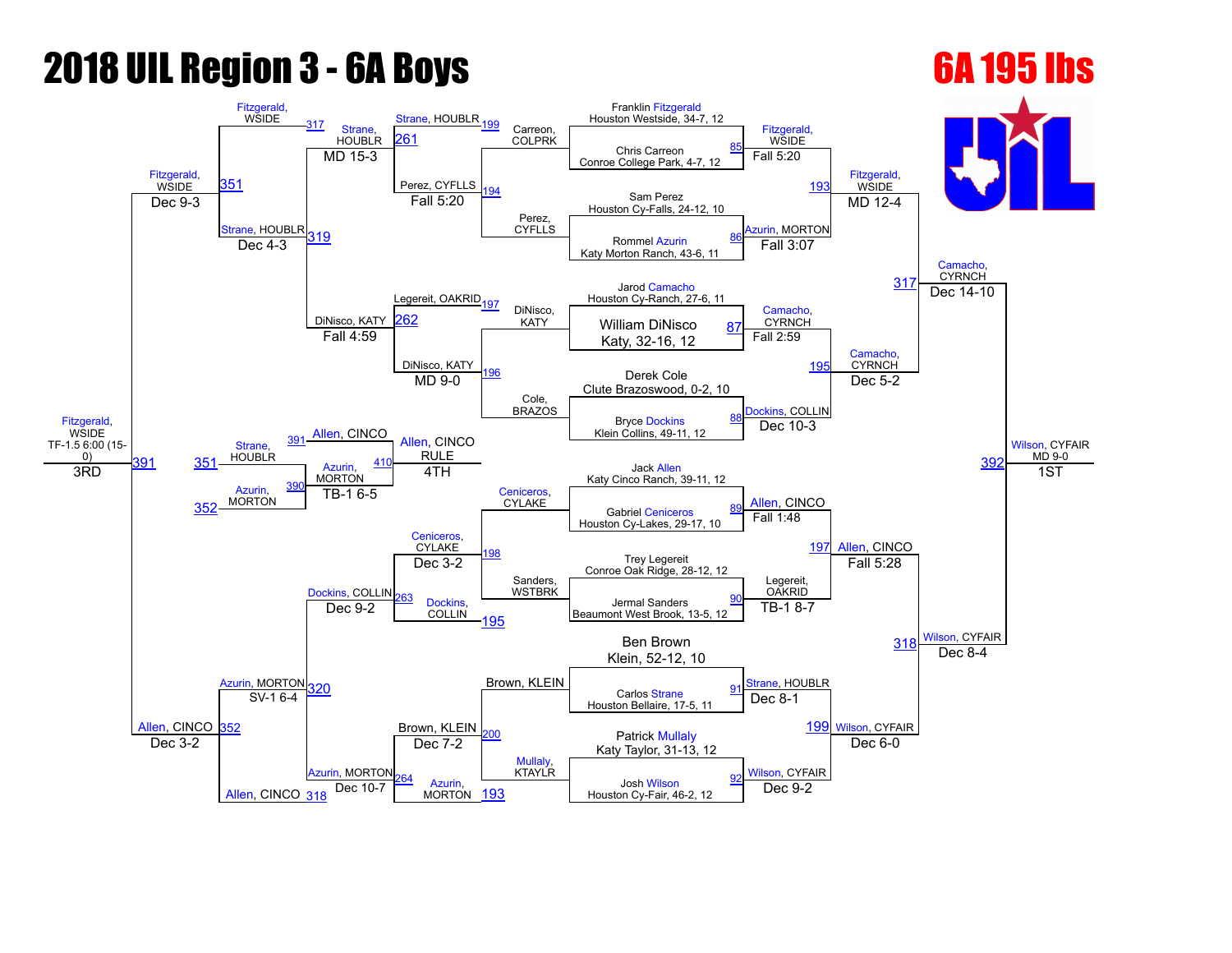## **2018 UIL Region 3 - 6A Boys 6A 220 lbs**

## Acosta-Rui, BRAZOS Dec 7-5 Ackerman, **CLRBRK** Ackerman, **CLRBRK** Bennett, CYLAKE Bennett, CYLAKE<sub>207</sub> McGuire, KATY Timmy [Dendy](javascript:viewProfile(332536096)) Houston Cy-Woods, 50-7, 12 [Dendy,](javascript:viewProfile(332536096)) **CYWOOD** [Dendy,](javascript:viewProfile(332536096)) **CYWOOD** [Dendy](javascript:viewProfile(332536096)), **CYWOOD** [Barron](javascript:viewProfile(41446076)), COLLIN TB-1 13-8 [353](javascript:openBoutSheet(25,) [265](javascript:openBoutSheet(18,) Missaire, Mary Zach McGuire  $\begin{array}{c|c}\n\hline\n\text{CFLARE} & \text{EOC} \\
\hline\n\text{Dec 4-0} & \text{AHT} & \text{Xaty, 13-19, 10}\n\end{array}$ Morgan, HEIGHT [202](javascript:openBoutSheet(10,) Morgan, **HEIGHT** Fall 1:39  $20<sup>1</sup>$ Tredail Morgan Houston Heights, 16-10, 12 Fall 5:00 Bennett, CYLAKE [323](javascript:openBoutSheet(23,) Fall 1:23 [Diaz](javascript:viewProfile(608242096)), KLEIN  $MD$  11-3 Xavier [Diaz](javascript:viewProfile(608242096)) Klein, 45-7, 10  $\frac{612000}{223}$  323 Dec 5-0  $\frac{94}{2}$  $\frac{94}{2}$  $\frac{94}{2}$ Merlos, MORTON<sub>205</sub> Fall 2:58 Jacob Ackerman 32<sup>1</sup> Friendswood Clear Brook, 30-11, 11 [Bulovas,](javascript:viewProfile(1167682096)) **CONROE [Bulovas](javascript:viewProfile(1167682096))** CONROE Ackerman, **CLRBRK** Dec  $8-3$  $\frac{54}{266}$  $\frac{54}{266}$  $\frac{54}{266}$  CONROF John [Bulovas](javascript:viewProfile(1167682096)) Conroe The Woodlands, 30-18, 12 [95](javascript:openBoutSheet(3,) Dec 5-4 [Bulovas](javascript:viewProfile(1167682096)), **CONROE** [204](javascript:openBoutSheet(12,) Garcia, CYRDGE Fall 3:26 [203](javascript:openBoutSheet(11,) Ackerman, CLRBRK Reznor Garcia Houston Cy-Ridge, 16-18, 11 Ackerman, CLRBRK Dec 4-3 Kenneally, **STRAKE** Fall 4:59 39 Ryan Kenneally Houston Strake Jesuit, 34-10, 11 [96](javascript:openBoutSheet(4,) Bennett, **CYLAKE** [Diaz,](javascript:viewProfile(608242096)) KLEIN Dec 11-5 [Hardcastle,](javascript:viewProfile(1532500096)) CLRCRK Fall 1:42 [353](javascript:openBoutSheet(25,) [Diaz,](javascript:viewProfile(608242096)) KLEIN **Isaac [Barron](javascript:viewProfile(41446076))** Klein Collins, 23-3, 12 3RD 354 <sup>[Diaz](javascript:viewProfile(608242096)), KLEIN</sup> [393](javascript:openBoutSheet(27,) 4TH [Barron](javascript:viewProfile(41446076)), COLLIN [Barron,](javascript:viewProfile(41446076)) COLLIN 1ST Dec 3-2 Flandcastle, CLRCRK Gabriel [Hardcastle](javascript:viewProfile(1532500096)) League City Clear Creek, 13-12, 10 [97](javascript:openBoutSheet(5,) [Diaz,](javascript:viewProfile(608242096)) KLEIN Rodriguez,<br>LNGHM<br>= .: <u>e .: e</u> ... Rodriguez, LNGHM Fall 0:37 [205](javascript:openBoutSheet(13,) Acosta-Rui, BRAZOS Kenneally, **STRAKÉ** Edwin Merlos Katy Morton Ranch, 28-12, 11 Fall 2:16 Merlos, **MORTON** Fall 2:34 [Barron,](javascript:viewProfile(41446076)) COLLIN Kenneally, STRAKE Alex Rodriguez Houston Langham Crk, 16-7, 10 [98](javascript:openBoutSheet(6,) Fall 1:10 [203](javascript:openBoutSheet(11,) Dec  $6-3$ 32 [Bohlmann](javascript:viewProfile(344988132)), **KTHOMP** Santiago [Bohlmann](javascript:viewProfile(344988132)) Katy Tompkins, 28-14, 10 [324](javascript:openBoutSheet(24,) [Bohlmann](javascript:viewProfile(344988132)),<br>KTHOMP Bennett, CYLAKE Fall 1:05 Bryce Bennett Houston Cy-Lakes, 40-13, 12 [99](javascript:openBoutSheet(7,) [354](javascript:openBoutSheet(26,) Fall 4:06 [208](javascript:openBoutSheet(16,) Tarpia, SUMC Dec 4-1 [207](javascript:openBoutSheet(15,) Acosta-Rui, BRAZOS Cesar Tarpia Humble Summer Creek, 4-11, 11 TB-1 2-1 Acosta-Rui. BRAZOS [Diaz](javascript:viewProfile(608242096)), KLEIN Fall 4:08 Acosta-Rui. BRAZOS  $SV-1$  3-1 [268](javascript:openBoutSheet(22,) [Diaz](javascript:viewProfile(608242096)), KLEIN 201 Jose Marce Acosta-Ruiz Fall 3:20  $\begin{array}{|l|l|}\n\hline\n\text{Data} & \text{Data} \\
\hline\n\text{Data} & \text{Data} \\
\hline\n\text{Data} & \text{Data} \\
\hline\n\end{array}$   $\begin{array}{c} \text{Date} & \text{Date} & \text{Date} \\
\text{Date} & \text{Base} \\
\text{Date} & \text{Base} \\
\end{array}$ [100](javascript:openBoutSheet(8,) [322](javascript:openBoutSheet(20,) 1)